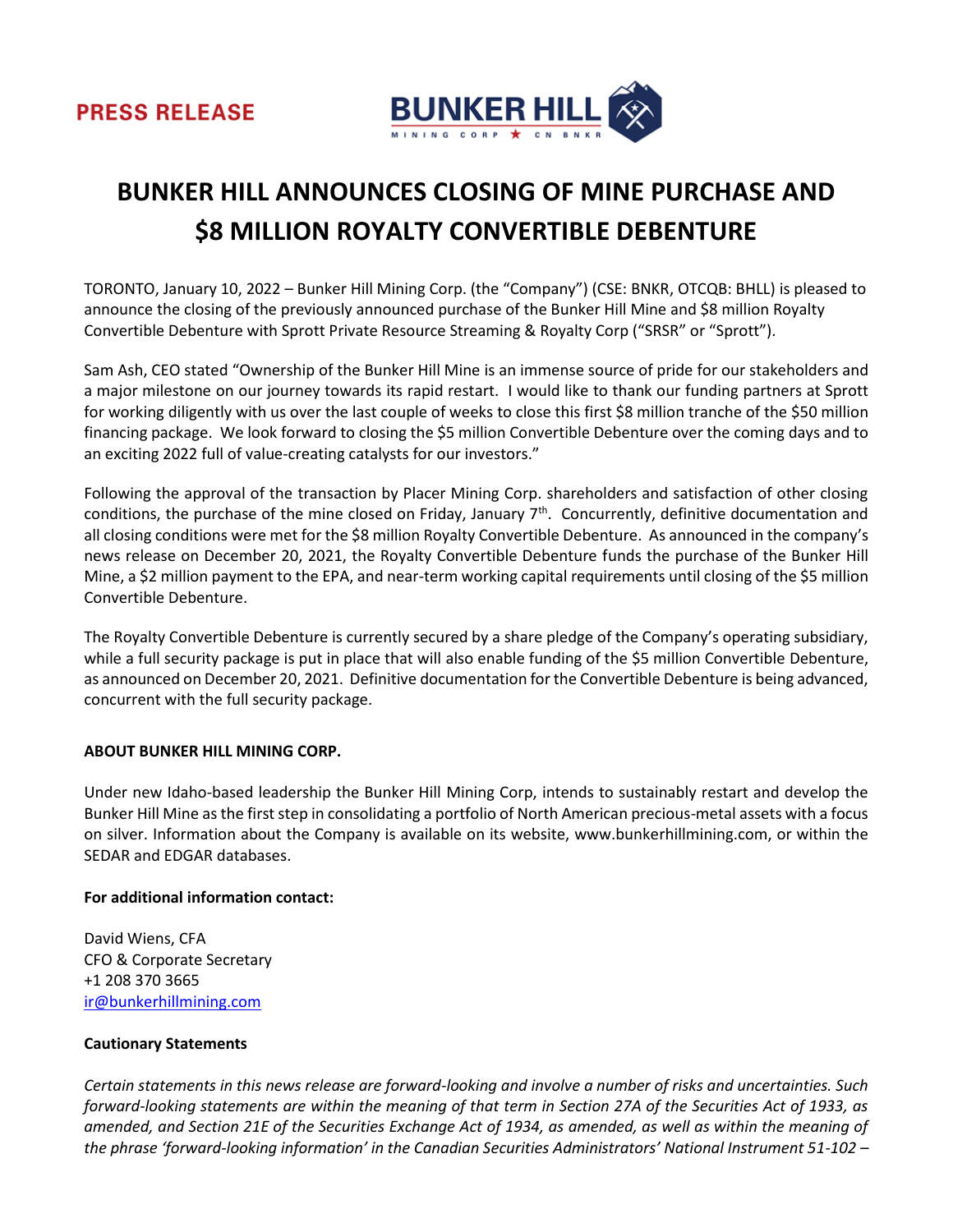*Continuous Disclosure Obligations. Forward-looking statements are not comprised of historical facts. Forwardlooking statements include estimates and statements that describe the Company's future plans, objectives or goals, including words to the effect that the Company or management expects a stated condition or result to occur. Forward-looking statements may be identified by such terms as "believes", "anticipates", "expects", "estimates", "may", "could", "would", "will", or "plan". Since forward-looking statements are based on assumptions and address future events and conditions, by their very nature they involve inherent risks and uncertainties. Although these statements are based on information currently available to the Company, the Company provides no assurance that actual results will meet management's expectations. Risks, uncertainties and other factors involved with forward-looking information could cause actual events, results, performance, prospects and opportunities to differ materially from those expressed or implied by such forward-looking information.* 

*Forward looking information in this news release includes, but is not limited to, the Company's intentions regarding: its objectives, goals or future plans and statements; closing the financing package as described herein with SRSR; and the financing package with SRSR being sufficient for the purposes described herein. Factors that could cause actual results to differ materially from such forward-looking information include, but are not limited*  to: the ability to predict and counteract the effects of COVID-19 on the business of the Company, including but not *limited to the effects of COVID-19 on the price of commodities, capital market conditions, restriction on labour and international travel and supply chains; failure to identify mineral resources; failure to convert estimated mineral*  resources to reserves; the inability to complete a feasibility study which recommends a production decision; the *preliminary nature of metallurgical test results; the Company's ability to restart and develop the Bunker Hill Mine and the risks of not basing a production decision on a feasibility study of mineral reserves demonstrating economic and technical viability, resulting in increased uncertainty due to multiple technical and economic risks of failure which are associated with this production decision including, among others, areas that are analyzed in more detail in a feasibility study, such as applying economic analysis to resources and reserves, more detailed metallurgy and a number of specialized studies in areas such as mining and recovery methods, market analysis, and environmental and community impacts and, as a result, there may be an increased uncertainty of achieving any particular level of recovery of minerals or the cost of such recovery, including increased risks associated with developing a commercially mineable deposit with no guarantee that production will begin as anticipated or at all or that anticipated production costs will be achieved; failure to commence production would have a material adverse impact on the Company's ability to generate revenue and cash flow to fund operations; failure to achieve the anticipated production costs would have a material adverse impact on the Company's cash flow and future profitability; delays in obtaining or failures to obtain required governmental, environmental or other project approvals; political risks; changes in equity markets; uncertainties relating to the availability and costs of financing needed in the future; the inability of the Company to budget and manage its liquidity in light of the failure to obtain additional financing; inflation; changes in exchange rates; fluctuations in commodity prices; delays in the development of projects; capital, operating and reclamation costs varying significantly from estimates and the other risks involved in the mineral exploration and development industry; and those risks set out in the Company's public documents filed on SEDAR. Although the Company believes that the assumptions and factors used in preparing the forward-looking information in this news release are reasonable, undue reliance should not be placed on such information, which only applies as of the date of this news release, and no assurance can be given that such events will occur in the disclosed time frames or at all. The Company disclaims any intention or obligation to update or revise any forward-looking information, whether as a result of new information, future events or otherwise, other than as required by law. No stock exchange, securities commission or other regulatory authority has approved or disapproved the information contained herein.*

# **Cautionary Note to United States Investors Concerning Estimates of Measured, Indicated and Inferred Resources**

*This press release has been prepared in accordance with the requirements of the securities laws in effect in Canada, which differ from the requirements of U.S. securities laws. Unless otherwise indicated, all resource and reserve estimates included in this press release have been disclosed in accordance with NI 43-101 and the Canadian Institute of Mining, Metallurgy, and Petroleum Definition Standards on Mineral Resources and Mineral Reserves.*